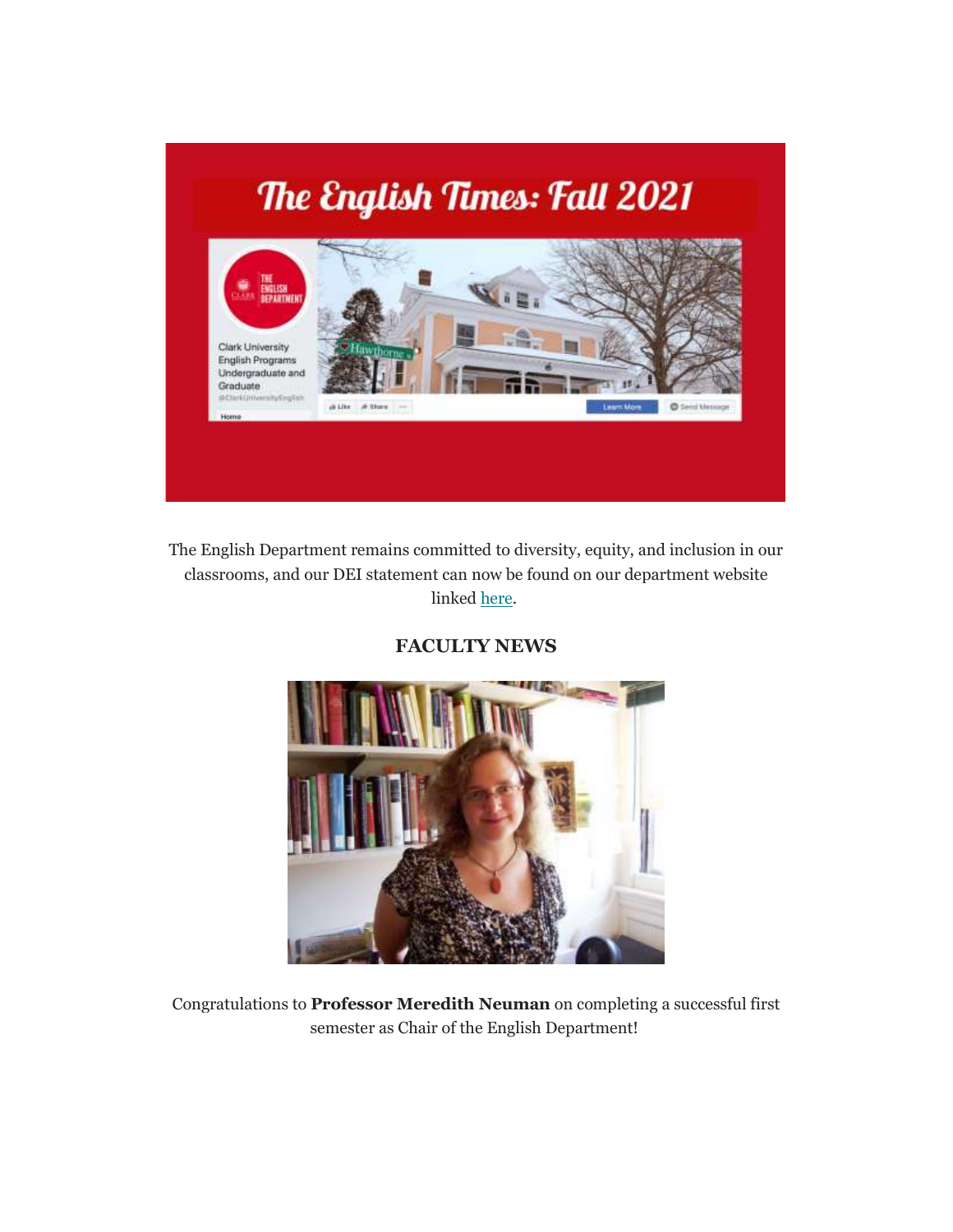

**Professor Justin Shaw** spoke at a variety of conferences in the spring and summer pertaining to his research. They are detailed below:

An invited lecture on the influence of Isaac Newton's physics and racial science on John Dryden's play \*All for Love, or the World Well Lost\* for the Mahindra Humanities Center Shakespeare Seminar at Harvard University in January. This is based on a forthcoming publication. The title: \*"Confused Aggregate": Disciplining Race and Science in Dryden's Shakespeare\*

A talk on my research on the intersections of anti-blackness and disability in both Shakespeare and our modern world for the Folger Shakespeare Library/Folger Institute Seminar on Premodern Disability Studies and Activism at Emory University in early March. The title: \*Speak of Me: Race, Disability, and the Limits of Care in Shakespeare\* A talk on a prominent panel for the 2021 Shakespeare Association of America Meeting last week on the limits of access and accessibility for Black and Brown people in both Shakespeare and in the academy. The title: \*Who Can Know Shakespeare?: Toward a More Accessible Academy\*

Additionally, Professor Shaw gave a Normand Berlin Memorial Lecture at UMass Amherst. Information about the event can be found [here.](https://www.umass.edu/renaissance/event/justin-shaw-clark-university-normand-berlin-memorial-lecture)

Professor Shaw teaches an Advanced Shakespeare seminar in the fall that was a great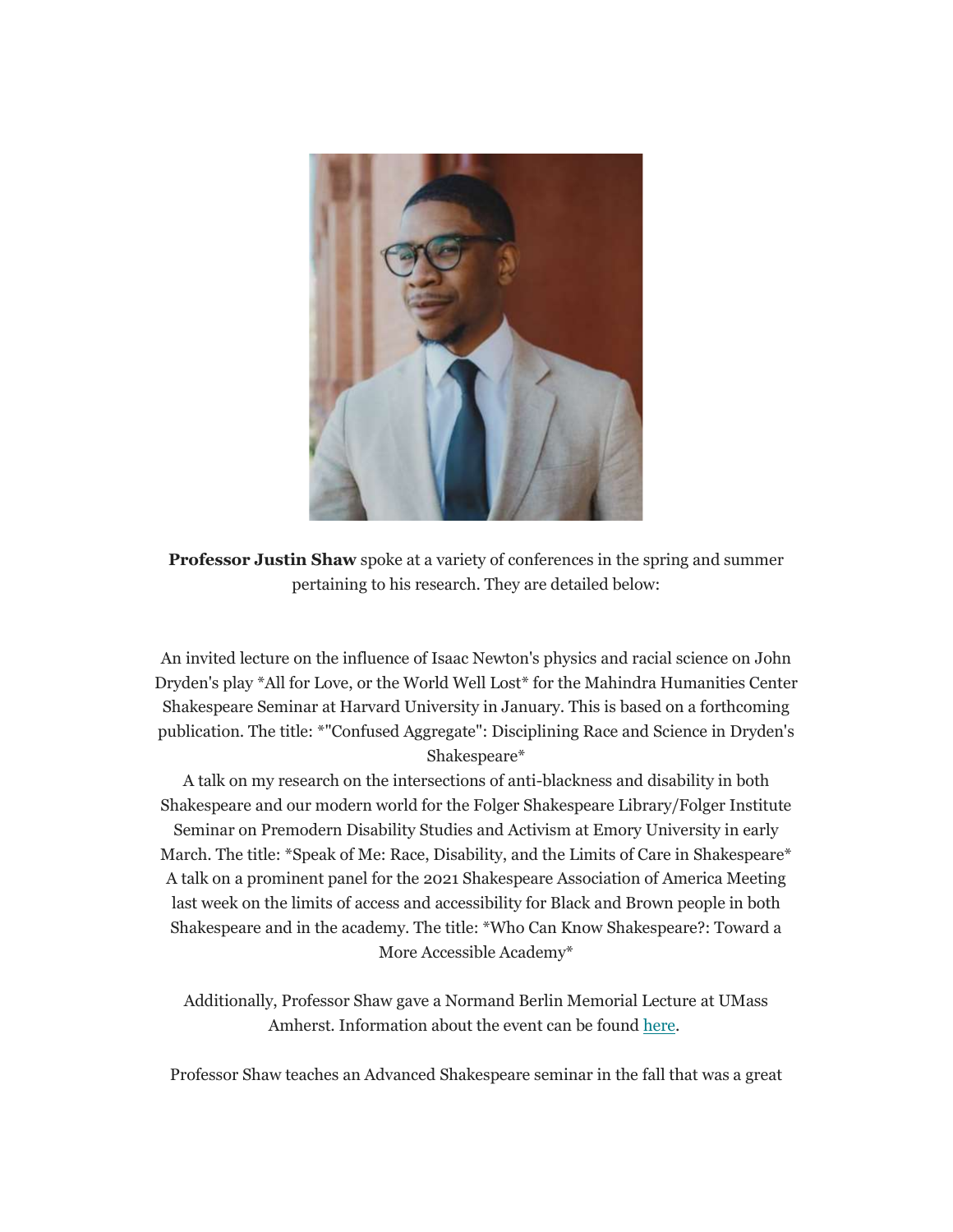success this year. For one of the classes, Professor Shaw invited a guest speaker who also graduated from his undergraduate institution, Morehouse College. The writer of *[Fat](https://wilmatheater.org/event/fat-ham/)  [Ham](https://wilmatheater.org/event/fat-ham/)*, James Ijames, spoke to Professor Shaw's class via zoom about his play. The Public Theater describes the play as: "Critically-acclaimed playwright **[James Ijames](https://www.jamesijames.com/words)** reinvents Shakespeare's masterpiece with his new drama, **FAT HAM**. Juicy is a queer, Southern college kid, already grappling with some serious questions of identity, when the ghost of his father shows up in their backyard, demanding that Juicy avenge his murder. It feels like a familiar story to Juicy, well-versed in Hamlet's woes. What's different is Juicy himself, a sensitive and self-aware young Black man trying to break the cycles of trauma and violence in service of his own liberation. From an uproarious family barbecue emerges a compelling examination of love and loss, pain and joy."



**Professor Jessica Bane Robert's** recently published poem "To Eat This Paper" in *Epoch*:

To Eat this Paper

~After Thích Nhất Hạnh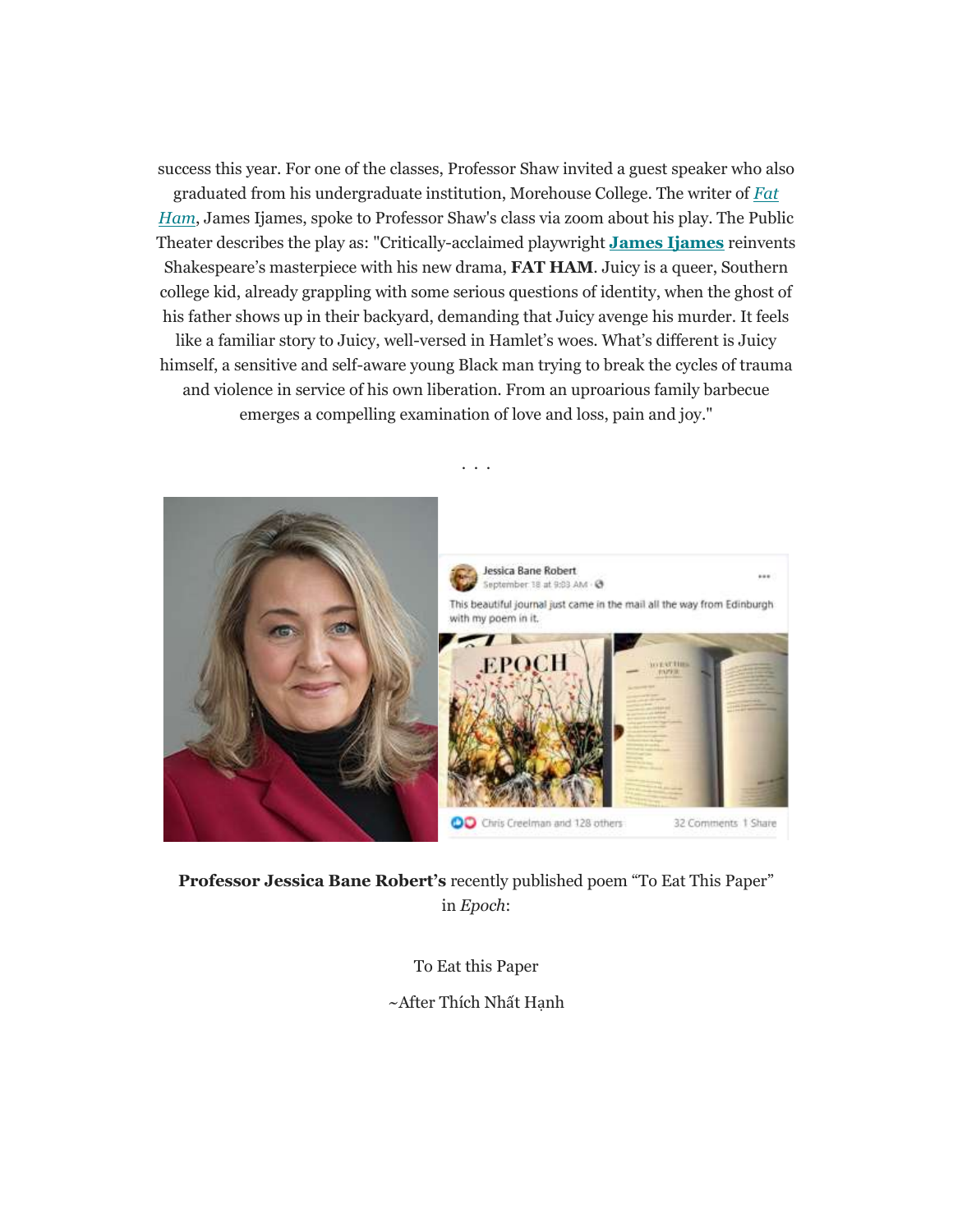I sat down to eat this paper and with it, feel the rain and sun travel down my throat. I wanted to taste pulp and bark and the space between pulp and bark where the beetle and ants lived. I ate the paper to revisit the logger's parents, to see them at the breakfast table over oats and wheat bread talking of their son's bright future. I swallowed to know the logger more intimately, the sawdust in his beard, the rough of his hands the way he appreciates each long body before he lays his chain at her base and says, Thank you. Good-by.

I ingested to taste the freedom and interconnectedness of ash, pine, and oak. To know their strength, flexibility, rootedness. I ate the paper to remember wind, clouds, and the sting of the last snow after my body had warmed in April.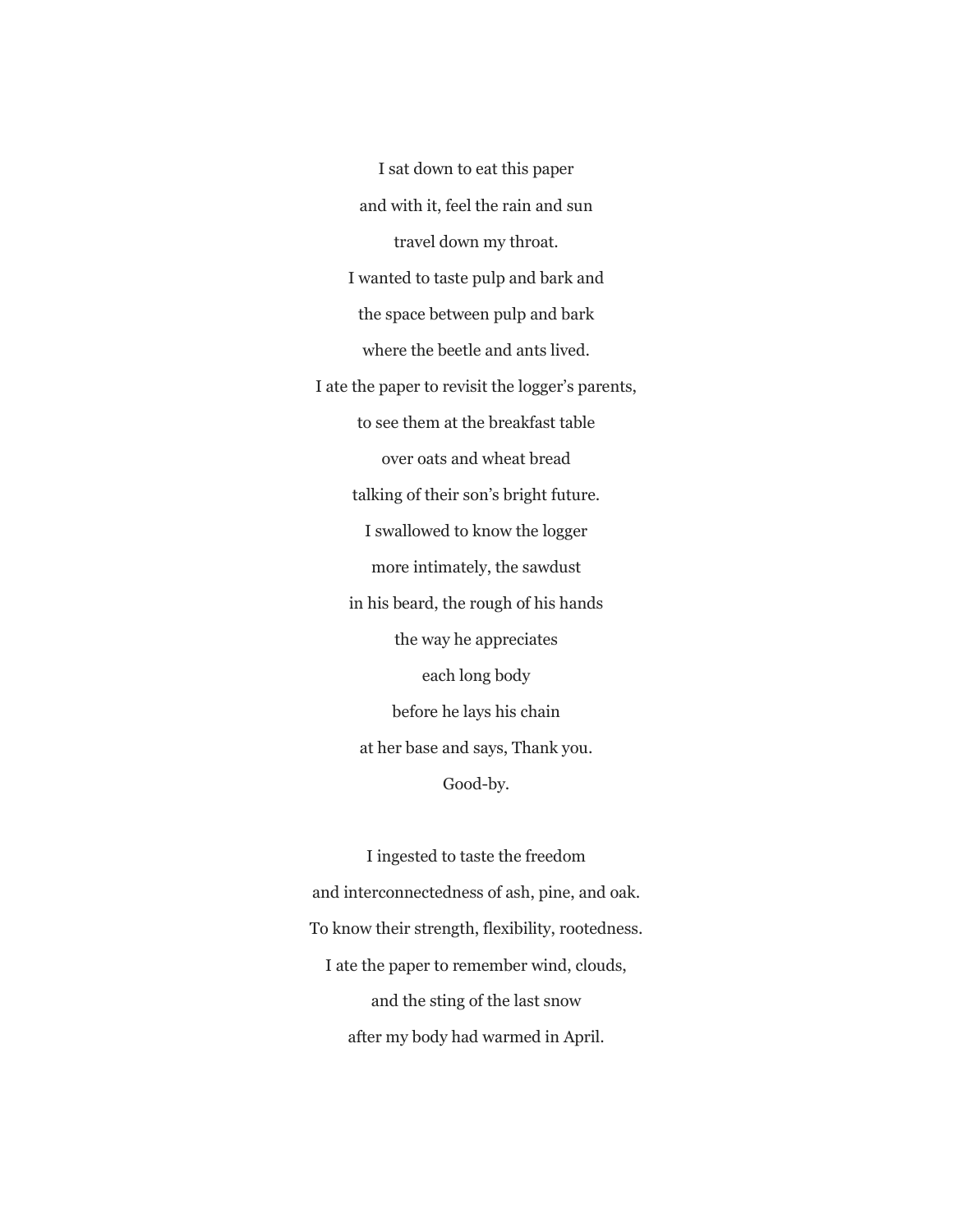I tasted dirt and each trace mineral nitrogen, phosphorus, and potassium. I swallowed the bones of cats and dogs ancestors buried in the hidden cemetery of my woods. I chewed the paper in small nibbles, wetting each piece with my tongue so I could erase words but know more intimately the fibers of creation.

I feasted on humus, decay, and slowly began to remember that I was alive and folded into all things.



Dean **Esther Jones**' March 23 interview on WURD Radio's "Reality Check" program about so-called COVID "vaccine hesitancy" among black Americans has been archived online. Access it [here.](https://soundcloud.com/onwurd/reality-check-32321-esther-jones)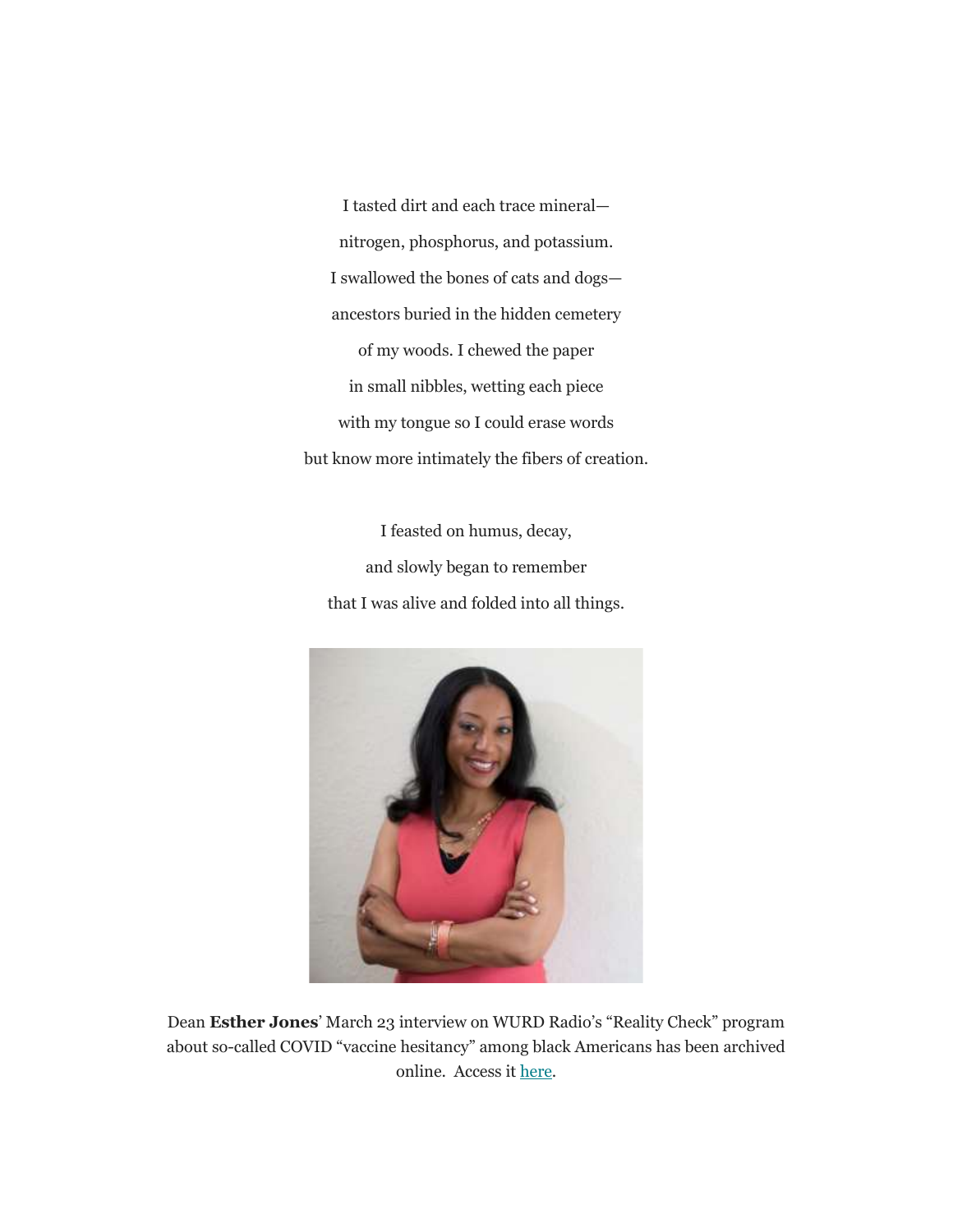

Professor Mandy Gutmann-Gonzalez's work was featured in an [exhibit](https://mandygutmanngonzalez.com/about/exhibitions/) at the Hesse Flatow Gallery in New York City from November 18th to December 18th. Their project in Affective Histories: Salem Songs uses 17th century court records of the Salem Witch Trials as a sounding board to uncover the power and violence residing within the language of the legal system.



**Professor Regie Gibson** is performing in a production of *The Christmas Revels* at Harvard University's Sanders Theatre! This is the 51st year of the revels, and it is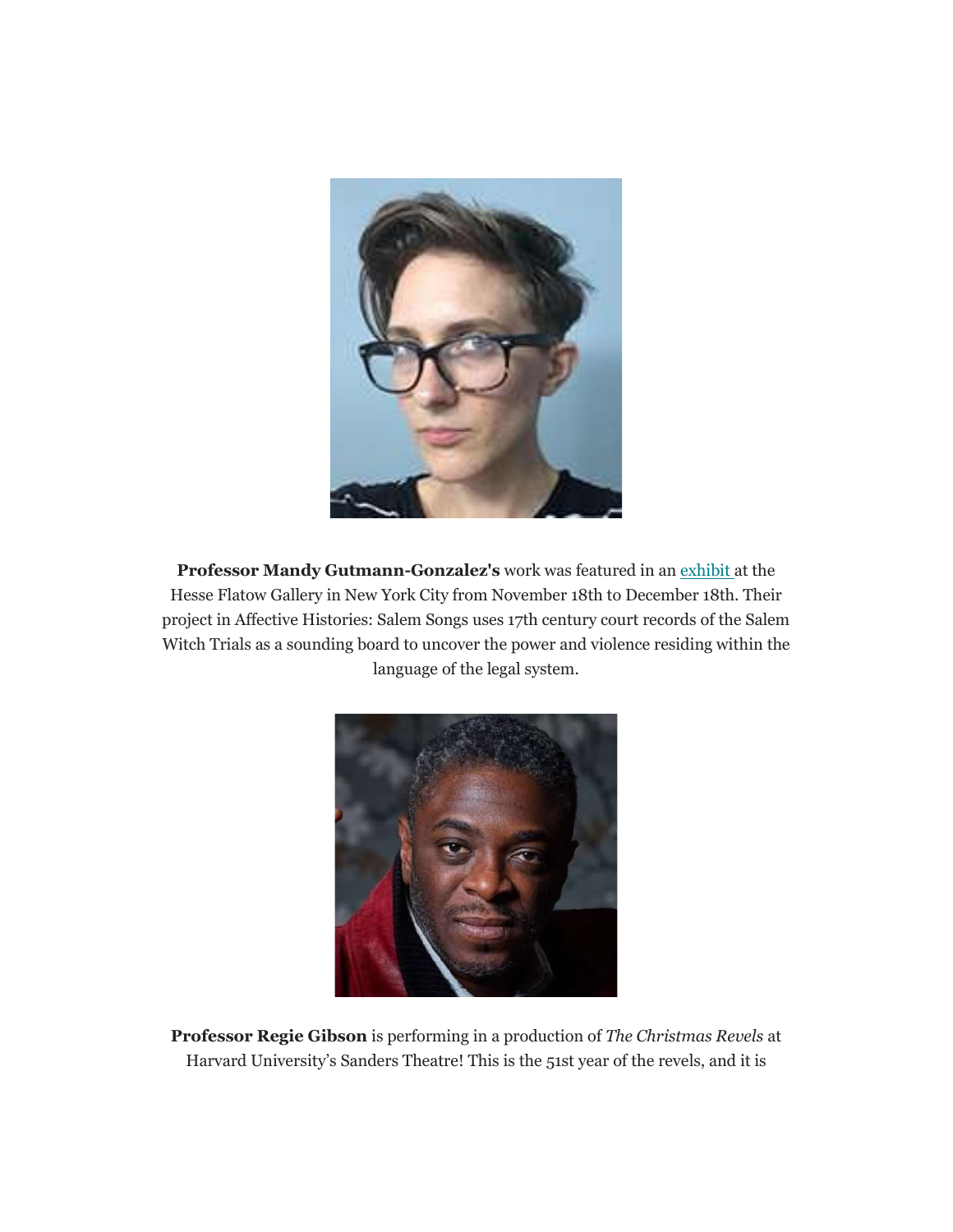Professor Gibson's first time being part of it! He is not only appearing in the play as two characters, but he wrote for the play as well.

"*Christmas Revels* takes place in the present day at the George and Dragon, a 17thcentury English pub famous for its annual Christmas carol party and saved from economic extinction by an American couple. Sadly for the carolers, last year's celebration had to be canceled due to the pandemic. The regulars are looking forward to reestablishing the traditional sing-along but the hiccup in tradition has disturbed the space/time continuum and triggered an audit by a fussy Revels bureaucrat from the 17<sup>th</sup> century. Along with his Elizabethan entourage he will be making an official visit to the 21st century to put things back in order.

Will the current managers of the George and Dragon be able to regain their license for revelry? What will Elizabethans think of the modern song list? What happens when music and dance from the Renaissance collides with the horn section of a pub band and the street-wise locals from the  $21^{st}$  century? In our telling of the story, old and new ways meet, and the world gets a little bigger."

Professor Gibson plays two characters: Reginald the account and Room, the character who emcees a hip hop battle between St. George and The Dragon, which Professor Gibson wrote, in addition to a bulk of Room's lines. Professor Gibson was also a consultant on the music included during this hip hop smackdown, and he advised his fellow actors on how best to deliver the lines. He also wrote the rap battle that takes place between St. George and the Dragon and served as an editor on the entire script. This is the first time in half a century the Revels have done anything with hip-hop!

Tickets are now on sale for both in-person and online attendance. The performances are taking place in-person from December 17-29 and virtually from December 30-January 9. Patrons who are attending the performance in-person must wear a mask during the performance and present proof of vaccination or a negative COVID-19 test with a valid photo ID. This is a great way to celebrate the holiday season and support a member of the English Department!

[Here](https://www.revels.org/shows-events/christmas-revels/) is the link for more performance related information, including performance dates and COVID-19 protocols.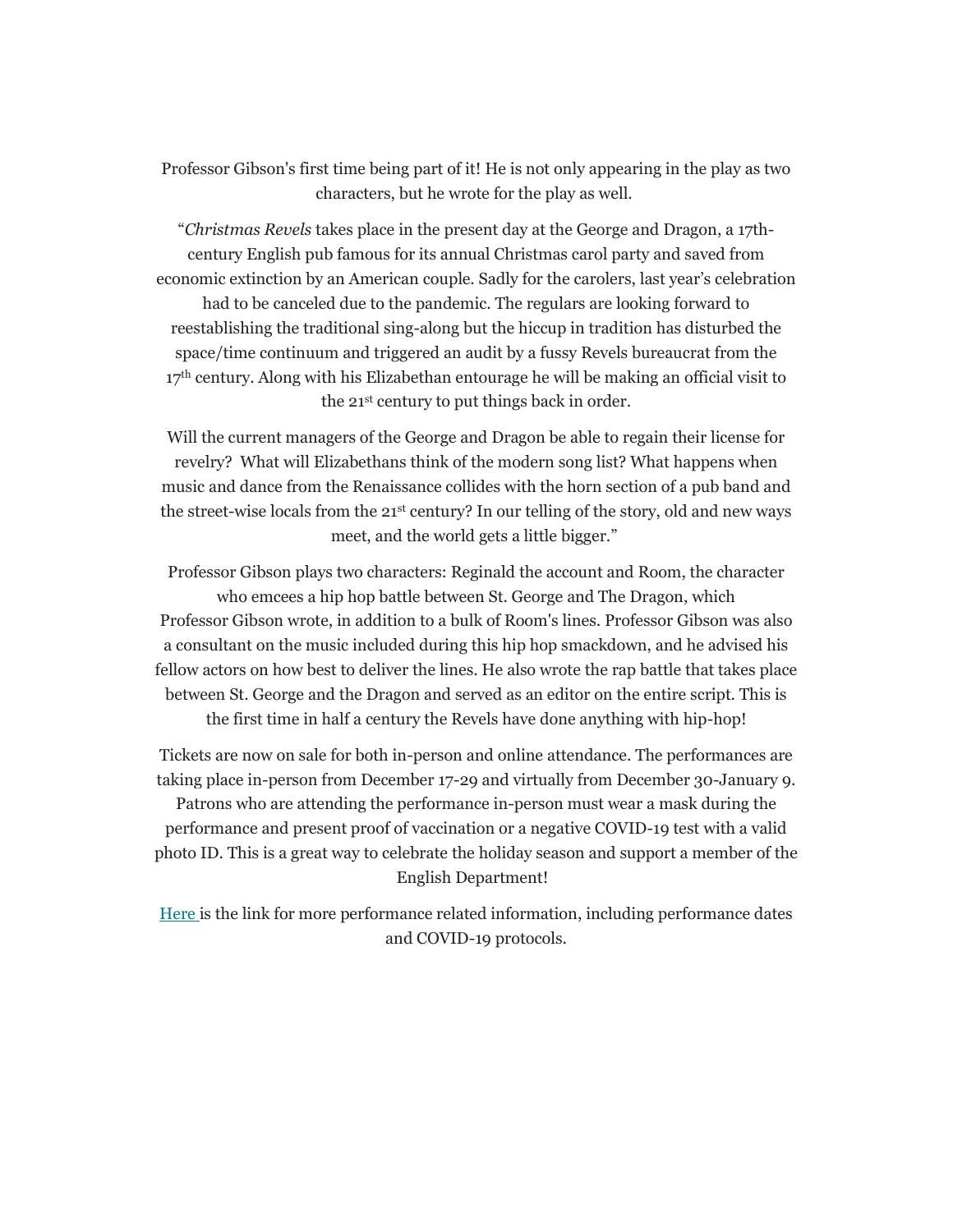

. . .

**Professor of Practice Michael Carolan** was mentioned by the Massachusetts Historical Society, established in 1791, in its June 2020 Annual Report as providing editorials authored by Clark University students on the COVID-19 pandemic. At the request of the Society for pandemic-related public writing, Michael sent essays from six Clark students in his Spring 2020 English course, "Imagining Place: Health, Science and Environmental Writing" that were published in the *Worcester Telegram & Gazette* in May 2020. The students are: Marlee Faranetta, Cason Lee, Nathaniel Mattera, Nina Nguyen, Connor Rulnick and James Sadowsky.

Professor Carolan published an article in the Autumn issue of *Sea History: The Art, Literature, Adventure, Lore & Learning of the Sea*, the National Maritime Historical Society's pre-eminent, four-color, quarterly journal of advocacy and education. It may be found at: [https://issuu.com/seahistory/docs/sh\\_176\\_autumn-](https://nam10.safelinks.protection.outlook.com/?url=https%3A%2F%2Fissuu.com%2Fseahistory%2Fdocs%2Fsh_176_autumn-2021%3Ffr%3DsYTc5MDM0NDk2MQ&data=04%7C01%7CCGuerrini%40clarku.edu%7C99dda44d14834e5698b208d9adf82821%7Cb5b2263d68aa453eb972aa1421410f80%7C0%7C0%7C637732103595097315%7CUnknown%7CTWFpbGZsb3d8eyJWIjoiMC4wLjAwMDAiLCJQIjoiV2luMzIiLCJBTiI6Ik1haWwiLCJXVCI6Mn0%3D%7C3000&sdata=DMmenupl%2FqqeJvynqsRIeG7fv73zfe416LeJjMY9vro%3D&reserved=0)[2021?fr=sYTc5MDM0NDk2MQ](https://nam10.safelinks.protection.outlook.com/?url=https%3A%2F%2Fissuu.com%2Fseahistory%2Fdocs%2Fsh_176_autumn-2021%3Ffr%3DsYTc5MDM0NDk2MQ&data=04%7C01%7CCGuerrini%40clarku.edu%7C99dda44d14834e5698b208d9adf82821%7Cb5b2263d68aa453eb972aa1421410f80%7C0%7C0%7C637732103595097315%7CUnknown%7CTWFpbGZsb3d8eyJWIjoiMC4wLjAwMDAiLCJQIjoiV2luMzIiLCJBTiI6Ik1haWwiLCJXVCI6Mn0%3D%7C3000&sdata=DMmenupl%2FqqeJvynqsRIeG7fv73zfe416LeJjMY9vro%3D&reserved=0)

. . .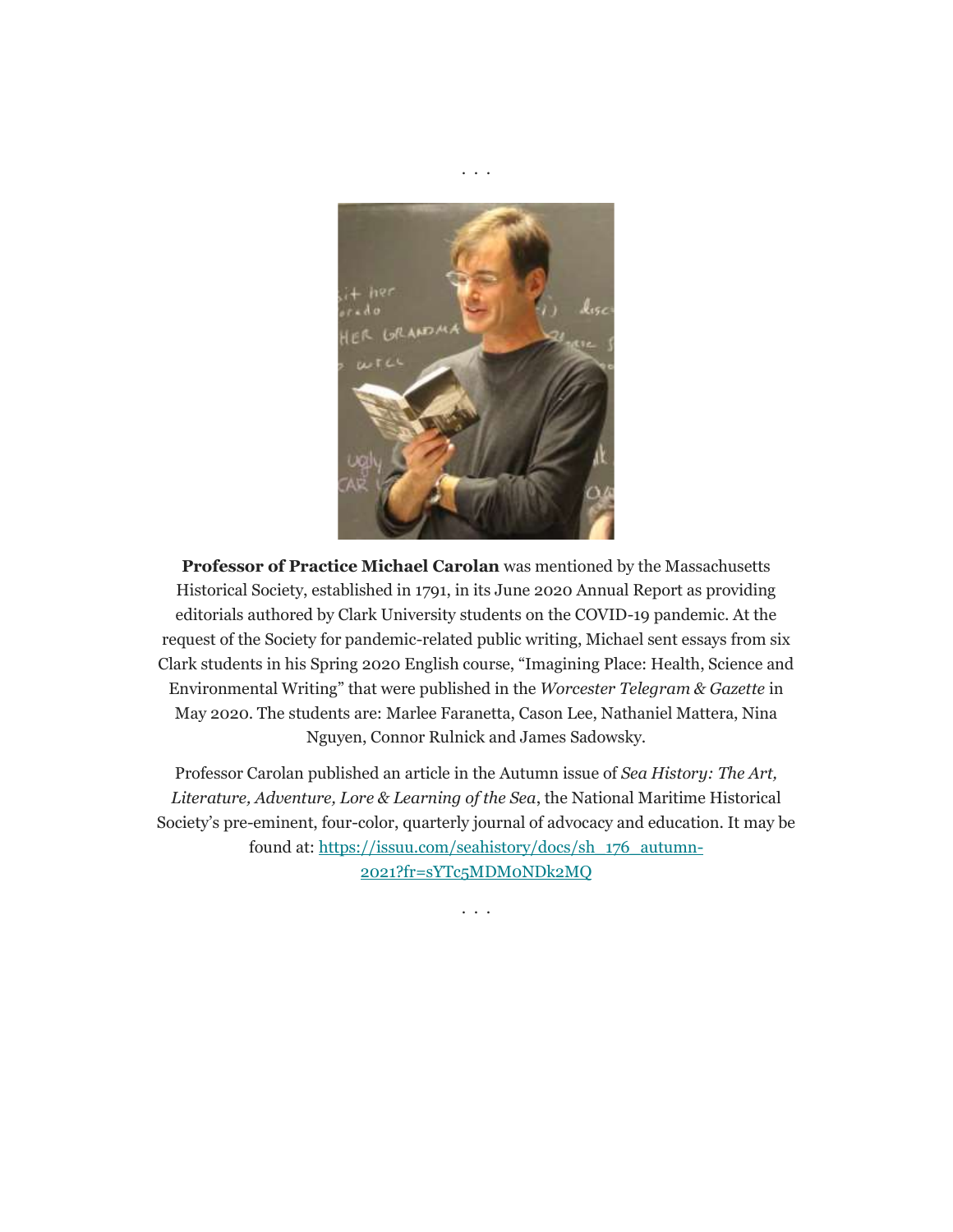

**Professor Elizabeth Blake** was recently mentioned in Clark in the News for the article that she authored for *The Conversation* about Betty Crocker's 100th birthday. Please see below!

# Betty Crocker turns 100 – [why generations of American women connected with a](https://nam10.safelinks.protection.outlook.com/?url=https%3A%2F%2Ftheconversation.com%2Fbetty-crocker-turns-100-why-generations-of-american-women-connected-with-a-fictional-character-168443&data=04%7C01%7Cga_english%40clarku.edu%7Ca7dc46d552b14fa97f6a08d9a9236366%7Cb5b2263d68aa453eb972aa1421410f80%7C0%7C0%7C637726791713334686%7CUnknown%7CTWFpbGZsb3d8eyJWIjoiMC4wLjAwMDAiLCJQIjoiV2luMzIiLCJBTiI6Ik1haWwiLCJXVCI6Mn0%3D%7C3000&sdata=cMMeWxJmXzEO4NjYpT8rmUiNs1lsshuhrw2XDvbKc0c%3D&reserved=0)  fictional [character](https://nam10.safelinks.protection.outlook.com/?url=https%3A%2F%2Ftheconversation.com%2Fbetty-crocker-turns-100-why-generations-of-american-women-connected-with-a-fictional-character-168443&data=04%7C01%7Cga_english%40clarku.edu%7Ca7dc46d552b14fa97f6a08d9a9236366%7Cb5b2263d68aa453eb972aa1421410f80%7C0%7C0%7C637726791713334686%7CUnknown%7CTWFpbGZsb3d8eyJWIjoiMC4wLjAwMDAiLCJQIjoiV2luMzIiLCJBTiI6Ik1haWwiLCJXVCI6Mn0%3D%7C3000&sdata=cMMeWxJmXzEO4NjYpT8rmUiNs1lsshuhrw2XDvbKc0c%3D&reserved=0)

## **The Conversation** 11/10/2021

Professor **Elizabeth Blake** authored this article for The Conversation. It states, "…women often wrote to Betty Crocker and saved the letters they received in return. Many of them debated whether or not she was, in fact, a real person. In my academic research on cookbooks, I focus primarily on the way cookbook authors, mostly women, have used the cookbook as a space to explore politics and aesthetics while fostering a sense of community among readers." The article ran over the Associated Press and was republished by dozens of news outlets including **Yahoo news, St. Louis Post-**

**Dispatch, Smithsonian Magazine, the San Antonio Express-News, Haaretz.com, the Houston Chronicle, Greenwich Time,** and others.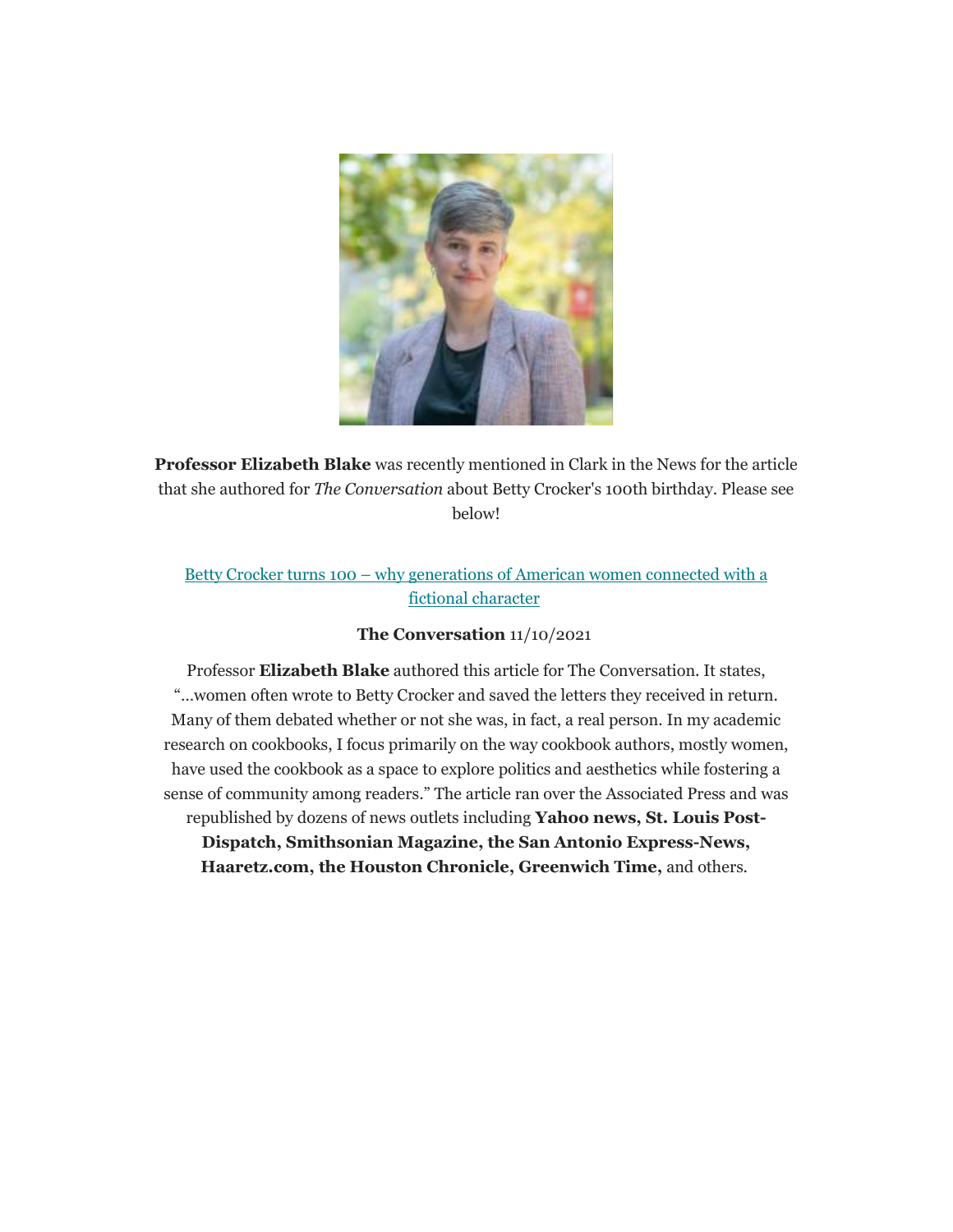

On June 8, we said goodbye to **Professor Elliott** who worked in the English Department at Clark for over thirty years. Professor Elliott shared a close relationship with his students and his decision to donate his books from his office to the students at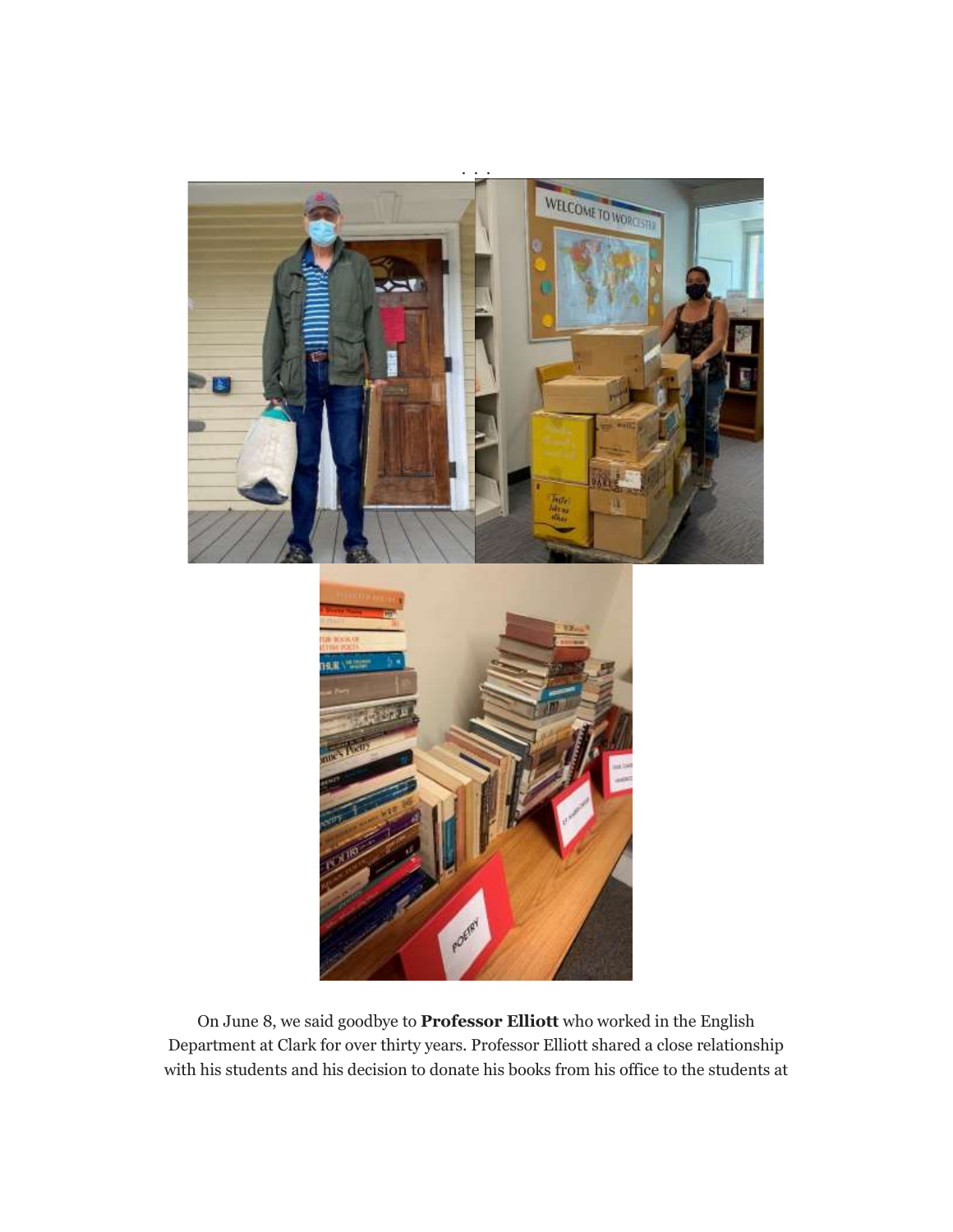Clark University was representative of this close relationship! The English Department was able to donate a large majority of his books to Clarkies with the surplus donated to the Worcerster Public Library. Thank you, Professor Elliott for your years of research, teaching, and service to the University!

. . .

# **STUDENT AND ALUMNI NEWS**

- **Kira Houston (year)**, a creative writing minor, published his short story ["The](https://angelcityreview.com/)  [Face Painter"](https://angelcityreview.com/) in the Angel City Review, an online literary journal
- **Monica Sager's ('21)** [interview](https://centralmasstownsquare.com/clark-university-president-looking-forward-to-more-traditional-academic-year/) with David Fithian:
- Multiple students were recognized at the NEMLA Undergraduate Forum from the English Department. Congratulations to:
	- o Milena Germon who tied for 1st in the Membership Choice Award and won 1st Prize for Most Compelling Research in Women and Gender Studies (Awarded on Behalf of the Women's Caucus)
	- o Alexandria Ross who received an Honorable Mention
- **Matthew Colpitts ('06)** was recently appointed the Founding Head of School and President of a startup school in the Seattle area. His linked bio for the position is [here.](https://www.ventures-academy.org/staff)
- **Michelle Volberg ('08)** recently founded HelloOtter, a video conferencing platform.

## From Volberg:

"HelloOtter is the first video conferencing platform with native filters ranging from a glowing tan and eye makeup to bunny ears & a school of fish around your head, hundreds of backgrounds to set the tone for your virtual space, improved security features, virtual gifts, and live otters (you read that right.) HelloOtter offers live connection to real otters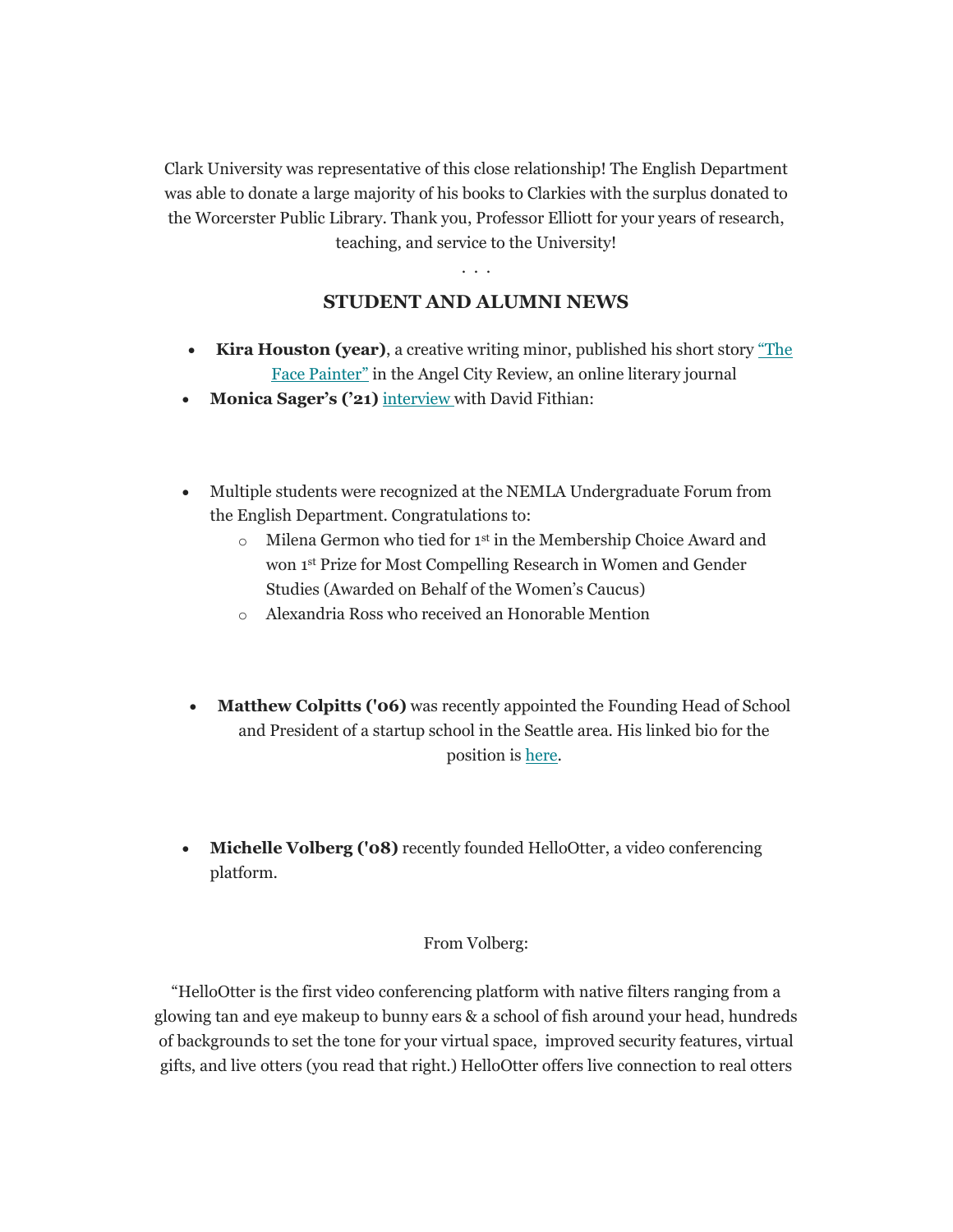via otter-cams which benefit various nonprofits across the country, starting with the Georgia Aquarium.

I saw that common business-use video conference platforms offered no opportunity for real social engagement, with virtual playdates and happy hours often leading to empty screens and stagnant conversations. HelloOtter's on-screen manipulatives facilitate active participation and interaction. You can check us out @ hellootter.com"

Additionally, "any current or alumni Clarkie that would like access for free, we would happily provide! Please ask anyone that wants a free subscription to email us at [recruiting@hellootter.com](mailto:recruiting@hellootter.com) and put "Clarkie" in the subject line."

- **Alexandria Ross ('21)** recently started an MFA program at Eastern Washington University in Spokane, WA. They are interning with the publishing company associated with the university, Willow Springs Books, and she is helping to launch a new poetry prize, the Emma Howell Rising Poet Prize! It is a first book contest for poets under 35. The link for more information is [here.](https://wse.submittable.com/submit/206917/submit-to-the-2022-emma-howell-rising-poet-prize?previousLoginDate=2021-10-25T22%3a25%3a58.4770000Z)
	- **Davina Tomlin (BA'20, MA'21)** completed a one year internship with the Macmillan Publishers Audiobooks Department and has moved to a full-time position as Marketing and Publicity Assistant at the Macmillan podcast department's Quick and Dirty Tips Podcast Network.

### **THE NEXT CHAPTER BLOG POSTS**

Check out the new English Department Blog [The Next Chapter](https://news.clarku.edu/next-chapter/) The Next Chapter welcomes blog posts from alumni guest writers. Please contact [GA\\_English@clarku.edu](mailto:GA_English@clarku.edu) or Professor [M](mailto:LKasmer@clarku.edu)[eredith Neuman,](mailto:MeNeuman@clarku.edu) Chair to submit a post.

#### **The English Department Annual Chowder Fest**

In October, students and faculty gathered for a socially-distanced night of Chowder. Two English alum's joined from a zoom call, whereas two other speakers attended in-person. The event was a big success. To read more about the event, Monica Sager's article is linked [here.](https://news.clarku.edu/next-chapter/2021/11/04/chowder-fest-fall-2021/)

### **Professor Tim Connolly DA Spokesman Retirement**

Professor Tim Connolly recently retired from his job as a DA spokesman. To read more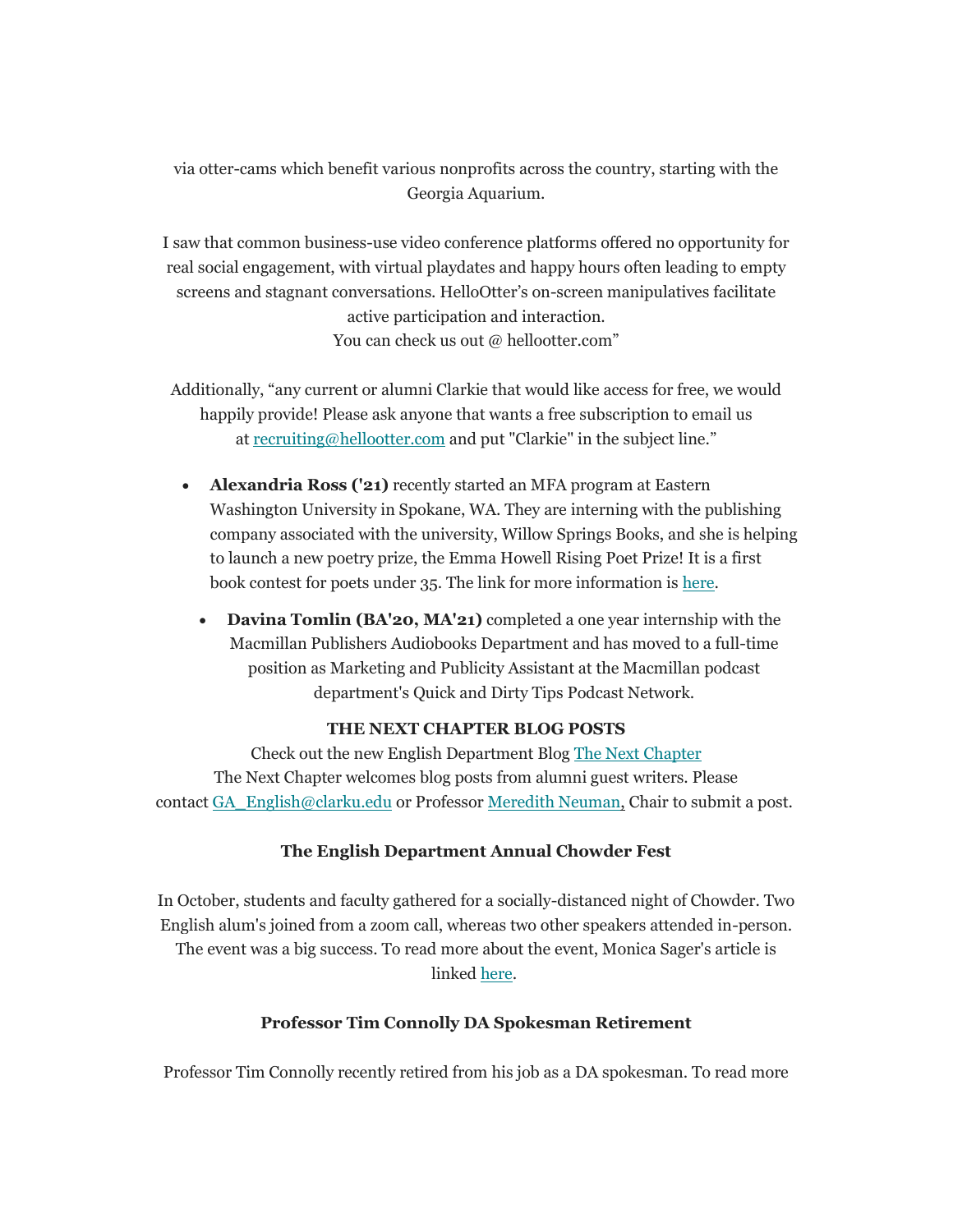## about his career path as a journalist, DA spokesman, and teacher, Monica Sager's article is linked [here.](https://news.clarku.edu/next-chapter/2021/10/26/professor-tim-connolly-from-journalist-to-da-spokesman/)

#### **DEPARTMENT NEWS & EVENTS**

#### **Department DEI Statement**

Words and stories have the power to shape what we know and what it is possible to imagine. This is a belief that informs the research and teaching of all of the faculty in the Clark Department of English. In naming and recognizing the power of literature, we acknowledge the ways the discipline of literary studies has been complicit in oppressive ideologies. We commit to using our own power as scholars and teachers to resist and dismantle systems of oppression. As a department, we affirm that Black Lives Matter. Asian Lives Matter. Indigenous Lives Matter. Latinx Lives Matter. Undocumented Lives Matter. Trans Lives Matter.

Our approach to literary study is shaped by commitments that include, but are not limited to, anti-racism, disability justice, feminist practice, anti-classism, and the affirmation of LGBTQ+ identity and experience. In ever-evolving ways, these commitments shape the Department's curriculum, as well as faculty syllabi, teaching methods, and approaches to individual texts.

Read the English Department's DEI Statement [here.](https://www.clarku.edu/departments/english/english-department-statement/)

#### **DEI Committee Student Representative Bios**

DEI Committee and Student Rep. Bios:

The English Department is in the process of forming a new committee, broadly dedicated to ensuring that departmental practices and procedures are conducted with the same spirit of intersectional social justice that animates our intellectual endeavors, and to making the Department a welcoming and affirming environment for all students. Our approach is shaped by commitments that include, but are not limited to, anti-classism, anti-racism, disability justice, feminist practice, and the affirmation of LGBTQ+ identity and experience. To help this committee have the best interests for students, we have welcomed two new student representatives.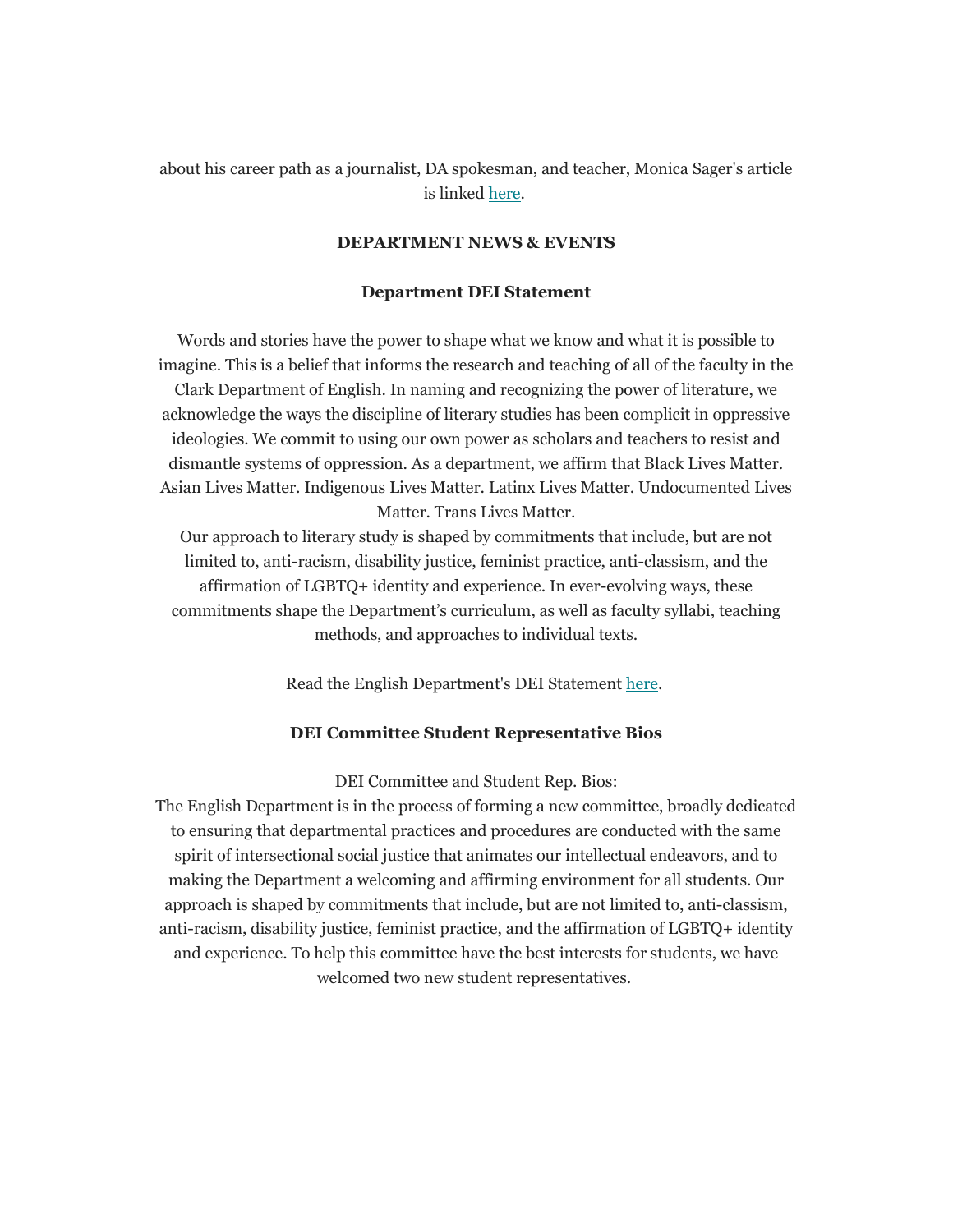

Student Rep.s: Matthew Thomas Young and Christina Rose Walcott née Guerrini

Matthew Thomas Young is a junior at Clark double majoring in English and Screen Studies. After college, he plans to participate in the MAT program and pursue education.

Christina Rose Walcott is a junior at Clark double majoring in English and History. After college, she hopes to pursue graduate school in history. On campus, she is involved in Clark Keys a cappella and Clark Musical Theatre.

## **New Inductees into Sigma Tau Delta**

At our annual Spring Fling, we inducted new members into Sigma Tau Delta, our chapter of the International English Honors Society!

> Hope Briden Leah Brooks Lauren Farrell Kate Godfroy Christina Rose Walcott née Guerrini Ashley Hayes Emma Marton Willow McKeon Thea Mouzakes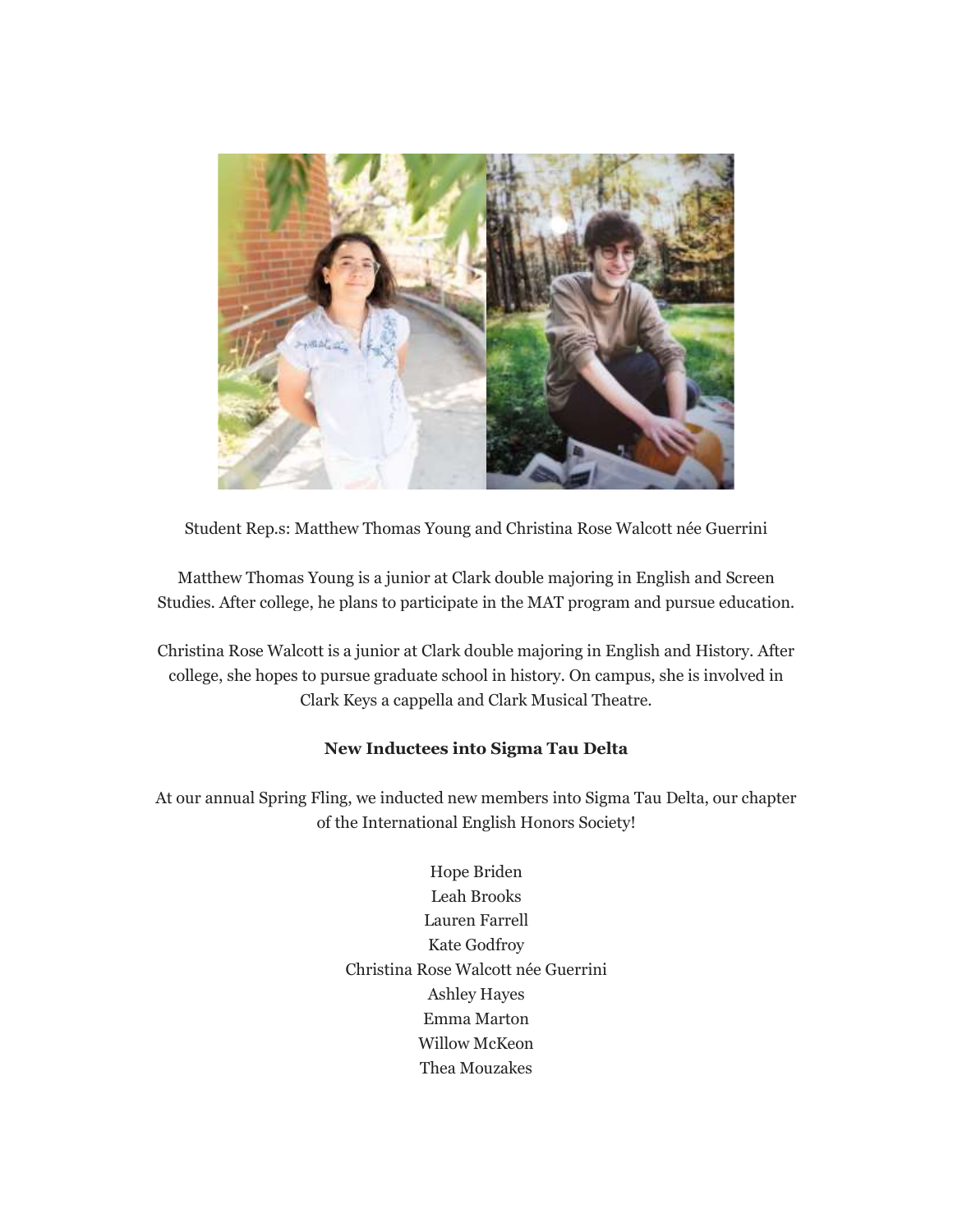Veronica Rodgers Tiffany Vo Matthew Thomas Young Audrey Salmons Erica Pellegrino Gaby DiPinto

## **Sophia Dahlin Poetry Reading and Workshop**



As part of the Clark Poets and Writers Reading series, poet Sophia Dahlin gave a reading and led a workshop. Sophia Dahlin's work has appeared in many journals, and she lives in Oakland, California, where she teaches Poets in the Schools. [Here](https://news.clarku.edu/next-chapter/2021/11/30/sophia-dahlins-poetry-readings-from-natch-and-generative-workshop/) is a blog post written by Kira Houston for the Next Chapter about the event.

## **Find Us Online:**